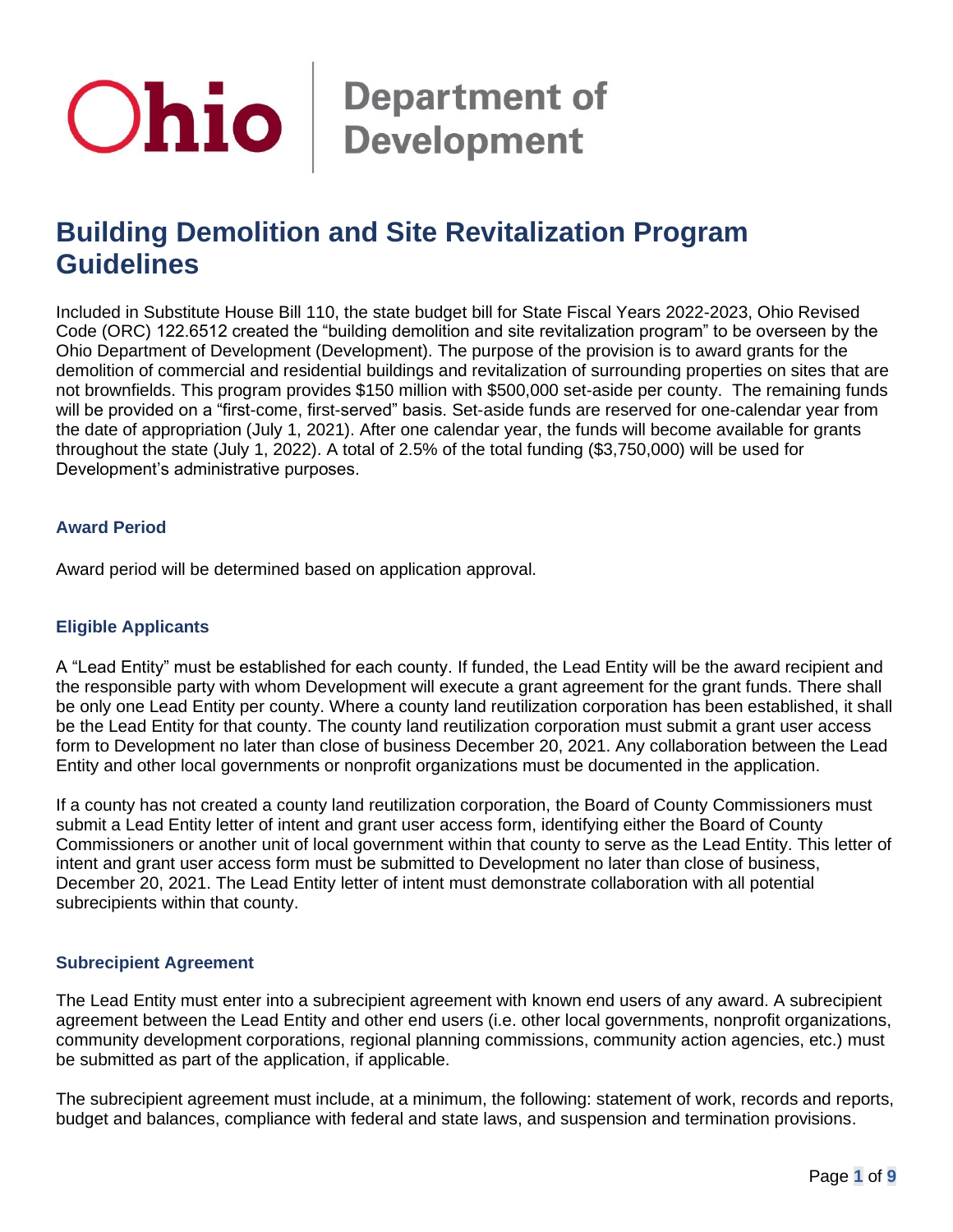# **Eligible Properties**

Commercial and residential buildings on sites that are not brownfields are eligible properties. Commercial properties include buildings that were used for retail, office, manufacturing, industrial, industrial warehousing, institutional, or other non-residential or mixed-use (meaning any mix of these uses or a mix of residential and commercial uses) purposes. Non-vacant and blighted structures are not eligible, unless they are contiguous and/or connected to vacant and blighted structures that are necessary to demolish. Lead entities should utilize the local governments' strategic plan and/or Community Housing Improvement Strategy to identify blighted, vacant or abandoned structures must if available.

Subsequent redevelopment of the properties will be at the discretion of Lead Entities or local governments pursuant to their strategic or community plans or, in the case of nuisance abatement demolitions, private owners. Lead Entities or local government subrecipients may elect to place demolition liens or assessments on properties that were demolished to abate a nuisance. Program funds may be used for site revitalization of surrounding properties on sites that are not brownfields for post demolition costs but not for other redevelopment purposes.

# **Eligible Costs**

Administrative costs: The below reasonable administrative and operating costs are eligible expenses, not to exceed 10% of the total amount of grant.

All work must be completed by May 1, 2023. Lead Entities will have until July 15, 2023, to submit disbursement request. A final project report is required by December 31, 2023 (please see below under Reporting).

| <b>Cost Category</b>                 |                                                                                                                                                                                                                                                                                                                                                                                                                                                                                                                          |
|--------------------------------------|--------------------------------------------------------------------------------------------------------------------------------------------------------------------------------------------------------------------------------------------------------------------------------------------------------------------------------------------------------------------------------------------------------------------------------------------------------------------------------------------------------------------------|
| <b>General Administrative Costs</b>  | • General Management and Oversight of Program<br>• Technical Support Services<br>• Contractor pre-qualification<br>• Spec-writing and bid preparation<br>• Contract preparation<br>• Evaluation and Monitoring<br>• Invoice processing/payment<br>• Preparation of Program Disbursement Requests<br>• Report Preparation<br>• Local Historic Review/Assessments (Ohio Historic Preservation<br>Office clearance is not required)<br>• State Audit(s)<br>• Other expenses approved on a case-by-case basis by Development |
| <b>Eligible Pre-Demolition Costs</b> | • Acquisition of Real Estate (no more than 10% of the total request,<br>not to exceed the county auditor property value)<br>• Initial property inspections/assessments<br>• Property security costs, board up<br>• Grass mowing prior to demolition<br>• Interior and exterior debris removal and disposal (including illegal<br>dumping, junk vehicles, discarded tires, etc.)<br>• Environmental assessments                                                                                                           |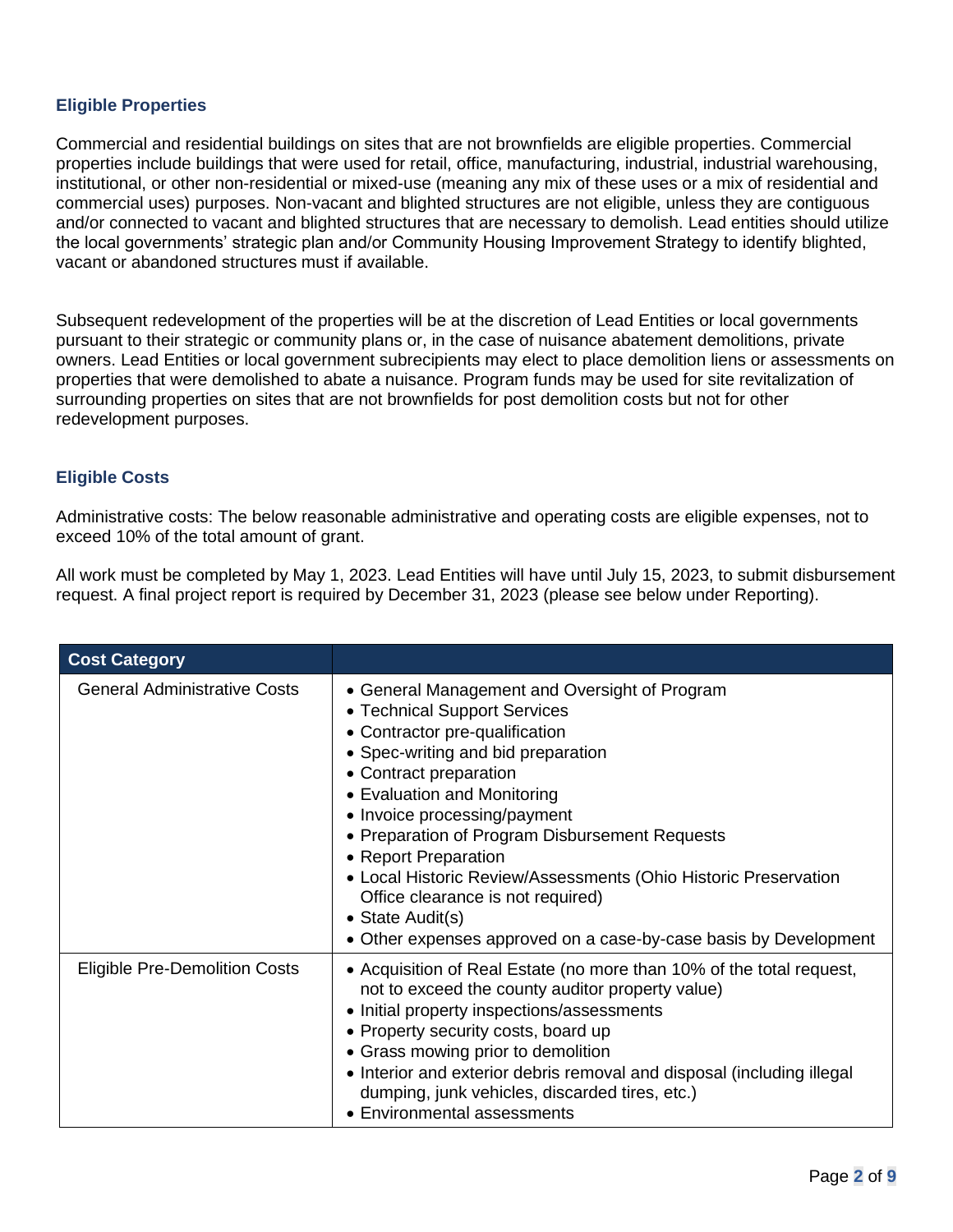|                                                                                                           | • Asbestos surveys<br>• Contract preparation and review by third-parties<br>• Architectural/engineering fees, including cost estimates, bid<br>specifications and job progress inspections<br>• Bid advertisements for vendors<br>• Other expenses approved on a case-by-case basis by Development                                                                                                                                                                                                                                                                                                                                                                                                                                                                                                                                                                                                                                                                                                                                                                                       |
|-----------------------------------------------------------------------------------------------------------|------------------------------------------------------------------------------------------------------------------------------------------------------------------------------------------------------------------------------------------------------------------------------------------------------------------------------------------------------------------------------------------------------------------------------------------------------------------------------------------------------------------------------------------------------------------------------------------------------------------------------------------------------------------------------------------------------------------------------------------------------------------------------------------------------------------------------------------------------------------------------------------------------------------------------------------------------------------------------------------------------------------------------------------------------------------------------------------|
| <b>Eligible Demolition Costs</b>                                                                          | • Removal and disposal of asbestos<br>• Removal and disposal of other hazardous materials<br>• Demolition of buildings including disposal, backfill, compaction<br>• Clearance of structures and improvements (trees, shrubs, poles,<br>porch piers, patios, fireplaces, fences, barriers, walls, driveways,<br>aprons, service walks, parking lots, light poles, smokestacks,<br>signage, etc.)<br>• Removal of underground storage tanks and utility services including<br>electrical transformers<br>• Removal and/or filling/capping of septic systems and wells<br>• Removal of additional exterior or interior dumping of debris prior to<br>demolition<br>• Vehicle towing<br>• Equipment purchases or rentals, such as safety fencing, erosion<br>control silt socks, portlets, etc.<br>• Saw-cutting adjacent party walls and parging the wall to remain<br>• Regulatory permit and inspection fees<br>• Documented, labor, material, or equipment costs<br>• Relocation of utility structures above ground<br>• Other expenses approved on a case-by-case basis by Development |
| <b>Eligible Post-demolition Costs</b><br>(Required for each project)                                      | • Site restoration (grading and seeding)<br>• Public sidewalk, curb or catch basin repair or, if required by local<br>municipality, installation                                                                                                                                                                                                                                                                                                                                                                                                                                                                                                                                                                                                                                                                                                                                                                                                                                                                                                                                         |
| <b>Eligible Post-demolition Costs</b><br>(Optional for each project and<br>capped at \$5,000 per project) | • Greening and improvements (Trees, shrubs, flowers, and other<br>landscaping)<br>• Architectural elements (fencing, signage, benches, and other<br>hardscaping)                                                                                                                                                                                                                                                                                                                                                                                                                                                                                                                                                                                                                                                                                                                                                                                                                                                                                                                         |
| <b>Ineligible Costs</b>                                                                                   | • Marketing of project site(s)<br>• Litigation expenses for legal unrelated to tax foreclosure<br>• Property taxes<br>• Property insurance premiums<br>• Payment of delinquent utility costs<br>• Post-demo property maintenance including mowing<br>• Costs incurred prior to the grant period (with the exception of match)                                                                                                                                                                                                                                                                                                                                                                                                                                                                                                                                                                                                                                                                                                                                                            |

Prevailing Wage Rates and Labor Standards: Grantees will comply with the provisions of ORC Sections 4115.03 to 4115.16, inclusive, as applicable, with respect to the payment of all mechanics and laborers employed in construction work financed with grant funds.

Total project awards are determined at the discretion of Development.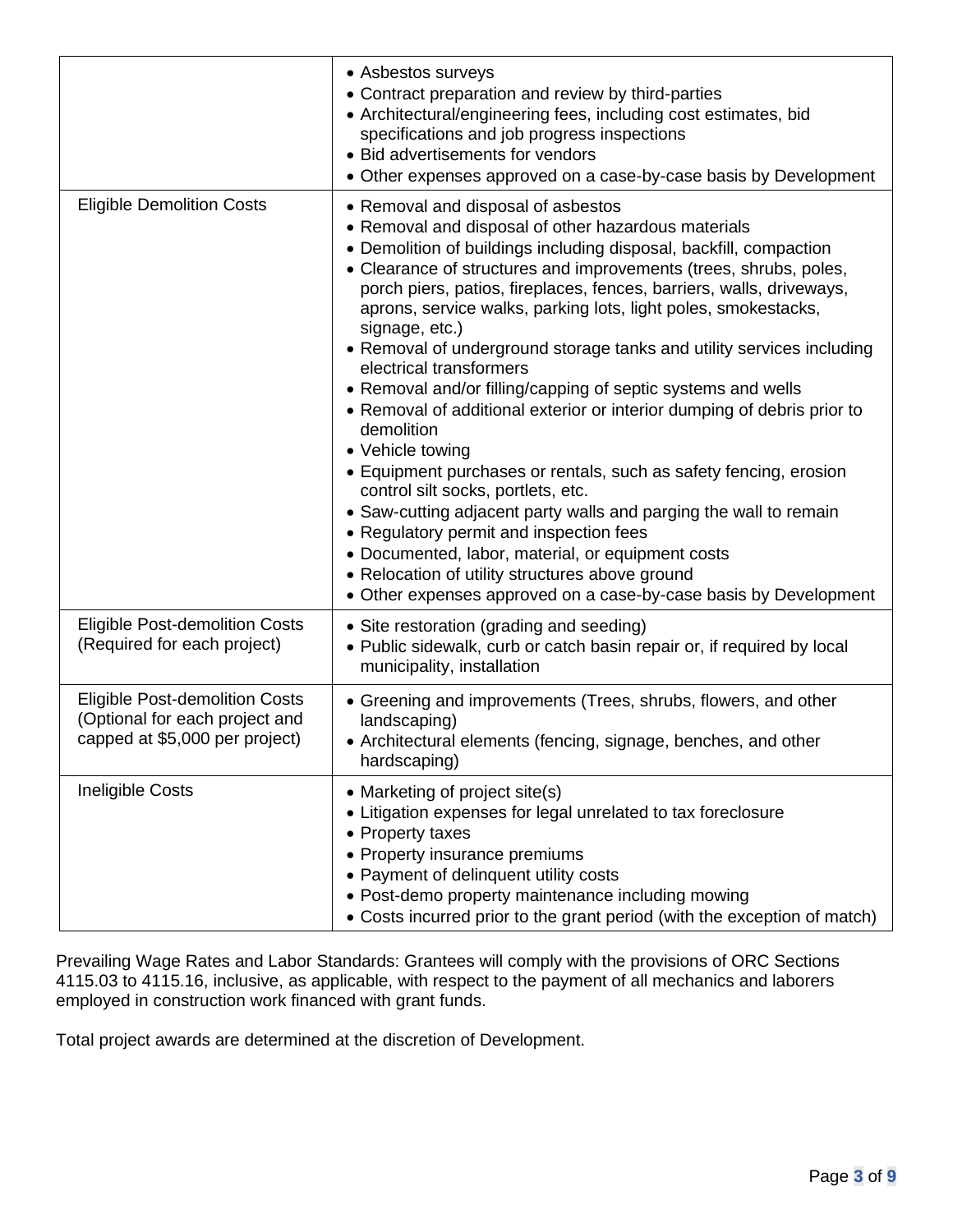# **Matching Funds**

Match funding is required for projects in excess of the County set-aside. For any project in excess of the County Allocation, 25% of project costs must be committed to the project and documentation must be provided.

#### **Sources of Match**

Federal, state, and local funds can be utilized for match. Development will not restrict a specific funding stream (i.e. Community Development Block Grant, American Rescue Plan Act, etc.) from counting towards match. However, it is incumbent on the applicant that the project is an eligible expense for the funding they utilize for match. Failure to maintain match due to an ineligible expense may result in Development requiring the repayment of program funds due to failure to comply with the 75% funding threshold per project. For the purposes of this program, future in-kind contributions can be considered as an eligible expense for match. Funds that were utilized within the last two years may also be used for match.

#### **Application Process**

In counties where a county utilization corporation exists, a *grant user access form* must be submitted to Development no later than close of business December 20, 2021. The grant user access form will identify who need access to the online application for grant completion, submission and disbursements. Once the grant user access form is submitted, Development will provide access to Lead entities on or before December 22, 2021.

Beginning November 29, 2021, Development will begin accepting Lead Entity designation letters and grant user access forms for counties where a land reutilization corporation is not established. The letter of intent and grant user access form must be submitted to Development no later than close of business December 20, 2021.

All documents should be emailed to [redevelopment@development.ohio.gov](mailto:redevelopment@development.ohio.gov) and the subject line should be "Letter of Intent and Grant User Access Form" or "Grant user access form" as appropriate. The grant user access form must be submitted in excel.

In addition to the documentation above, all Lead Entities must create an OH|ID account. For more information on creating an OH|ID, please click [here.](https://ohid.ohio.gov/wps/portal/gov/ohid/create-account/create-account)

Lead entities are encouraged to submit requests for projects that may not have match funds available first since match funds are not required for the county set-aside (up to \$500,000). All requests submitted in excess of \$500,000 are subject to the match requirement and will be reviewed and approved on a first come-first serve basis. Lead entities must submit all applications by close of business February 28, 2022. Additional requests and other budget modifications are described below.

Eligible applicants will be required to provide the following on each application:

- Applicant contact information (including indicating a primary contact)
- County represented
- Budget
- Scope of Work including:
	- o Project name
	- o Estimated Start and End Date
	- o Project location (city/village)
	- o Project description
	- o Anticipated location end use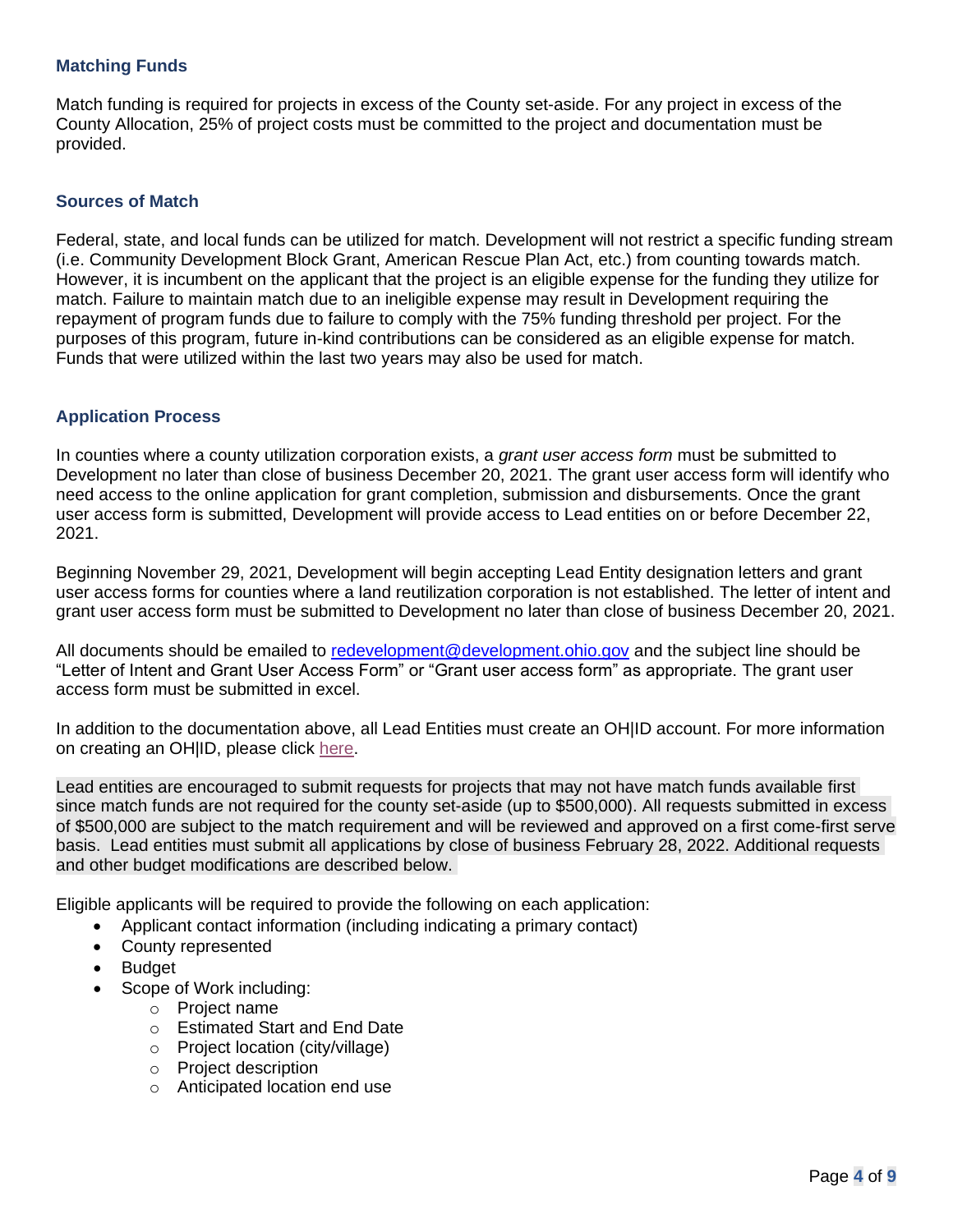- $\circ$  The Median Household Income for the county is less than the statewide average Median Household Income. Current Ohio Median Household Income is \$56,602 (source: 2015-2019 American Community Survey 5-year estimate).
- $\circ$  Is the community unemployment rate greater than the current state unemployment rate, as compared to the most recently released Ohio Unemployment Rate data provided by the Ohio Department of Job and Family Services.
- **Documentation** 
	- o Match verification
	- o Subrecipient agreement(s)
	- o Verification of blighted, vacant or abandoned structures
	- o Project pictures
	- o Contracts
	- o Permits
	- o Property ownership information
	- o Other

#### **Grant Amendments or Revisions**

Amendments to the grant agreement are expected and allowable. Amendments to the grant agreement may be requested by a Lead Entity that did not apply for its full County Allocation, or to receive additional funding from the State Allocation. The Lead Entity will need to demonstrate the need and new/revised projects for the additional funding and the ability to expend the funds in the allotted program timeframe. Additional funds in excess of the County Allocation are available on a "first-come, first-served" basis.

For grant modifications not requesting additional funds, the Lead Entity may submit a grant revision. Grant revisions may include requesting to add a subrecipient that it had not identified in its application via a grant revision process. Such addition shall be subject to review and approval by Development.

Development reserves the right on July 1, 2022, to recapture and apply to the State Allocation, any County Allocation funds that have not yet been obligated.

# **Reimbursement Requests**

Upon execution of a grant agreement, Development will provide access to a disbursement request. An Ohio Supplier ID is required for disbursement. If the eligible applicant does not currently have an Ohio Supplier ID, the entity will be required to register for an Ohio Supplier ID at **Supplier. Ohio.gov.** Lead Entities will only be able to receive an award once a valid Ohio Supplier ID matching the FEIN/SSN provided in the application has been obtained and is verified by Development. Lead Entities that need assistance obtaining an Ohio Supplier ID or need to make changes to an existing Ohio Supplier ID should visit: [https://supplier.ohio.gov/wps/portal/sp/suppliers/help-](https://supplier.ohio.gov/wps/portal/sp/suppliers/help-center) [center.](https://supplier.ohio.gov/wps/portal/sp/suppliers/help-center) Lead Entities may submit one reimbursement request per month. Development may request additional documentation in support of the reasonable and necessary costs.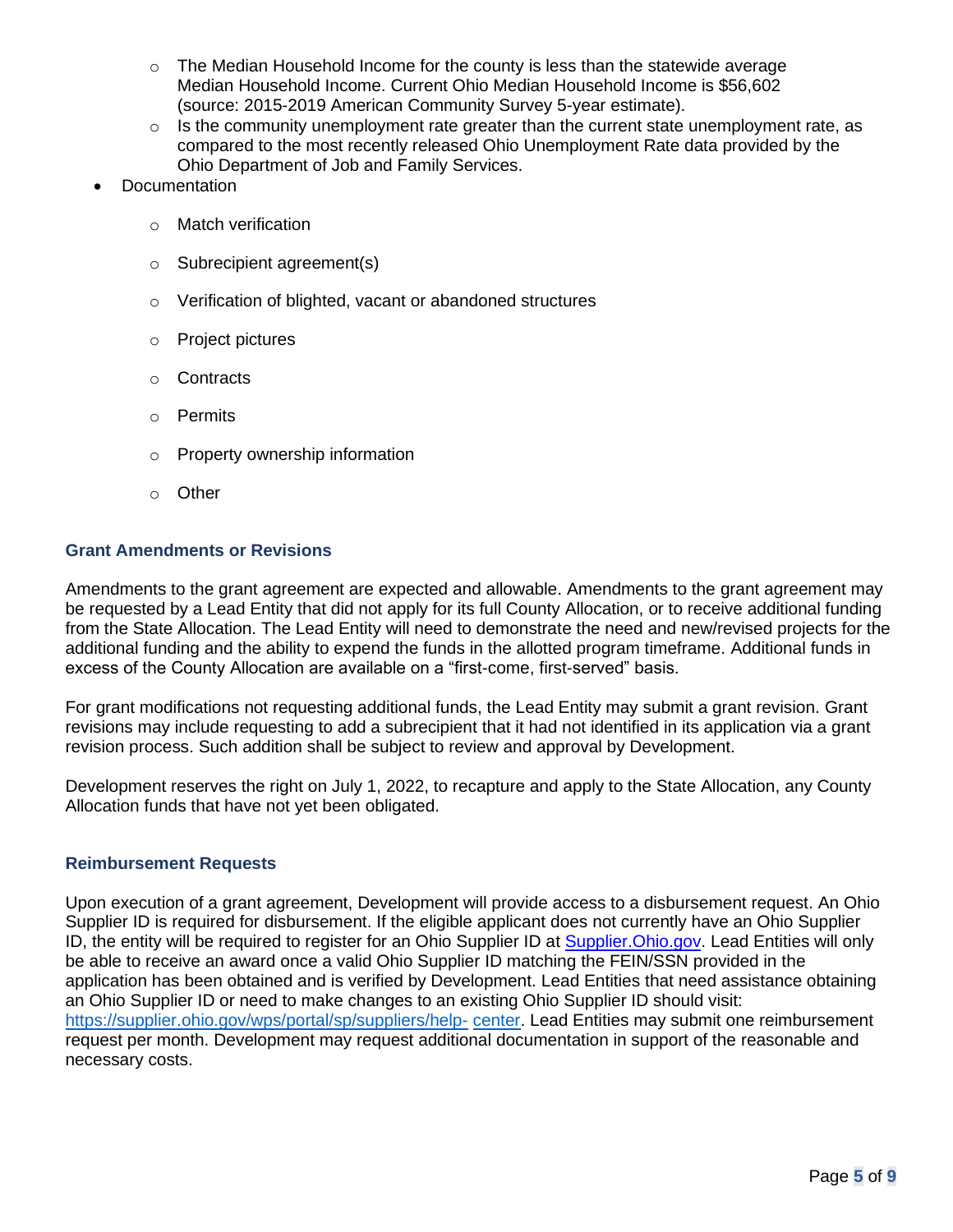# **Reporting**

Two types of reports are required of the Lead Entities under this program:

- 1. Quarterly Performance Report: This report must include documentation of demolition including before, during, and after pictures of demolition activity for each address, expenses, matching funds if required, environmental reports, authority for demolition (title, consent, court order, etc.) and contractor release of liens. Quarterly Performance Reports are due by 5:00 p.m. on the second Friday after the end of each quarter.
- 2. Final Performance Report: Lead Entities must provide a final performance report on demolitions and land reutilization by December 31, 2023. This report must include the number of demolitions completed, expenditures including in-kind contributions, and program accomplishments including community and economic benefits realized.

The templates for both reports and specific requirements will be provided to the Lead Entities at a later date.

# **Program Income**

This program's goal is to encourage demolition and revitalization beyond its current funding allocation. Revenues may be generated by a Lead Entity or subrecipient during this process as a result of collection of liens, assessments, salvage proceeds, and/or final disposition of vacant properties. Any revenue generated in connection with this program will remain with the Lead Entity or subrecipient and is restricted to future demolition, brownfield remediation, neighborhood stabilization activities, or economic development activities. The Lead entity should submit to Development a final program income report at the close of the grant agreement.

# **Compliance Areas**

All Lead Entities must have policies and procedures in place to effectively and consistently manage the details of all activities, including administration, demolition management, and compliance areas. These policies and procedures must incorporate all federal, state, and local regulations and guidelines.

#### *Final inspection and retainage payments*

The Lead Entity shall have a final inspection conducted on all demolition projects. All punch list items shall be completed and inspected prior to submitting each disbursement request. The Lead Entity may include in their disbursement requests the full amount of any demolition contract retainage payment that the Lead Entity has yet to pay. Development will pre-pay Lead Entities for unpaid demolition contract retainages, however, evidence that the retainages have been paid must be submitted within nine months of submittal of the disbursement request. The program recognizes that retainages are typically held back until grass has grown on the site and that this can sometimes span across several seasons of the year. Extensions of time to submit evidence that retainages have been paid will be made by Development on a case-by-case basis.

#### *Contractors*

Screening of contractors: The Lead Entity or subrecipient must identify and document the requirements that local contractors must meet in order to participate in the program. The requirements should be rigorous enough to screen out unqualified or unstable contractors but not so stringent as to prevent the participation of competent contractors. Contracts shall include anti-kickback and non-collusion clauses and property tax certifications. The following requirements apply to the screening of contractors conducting work through the program.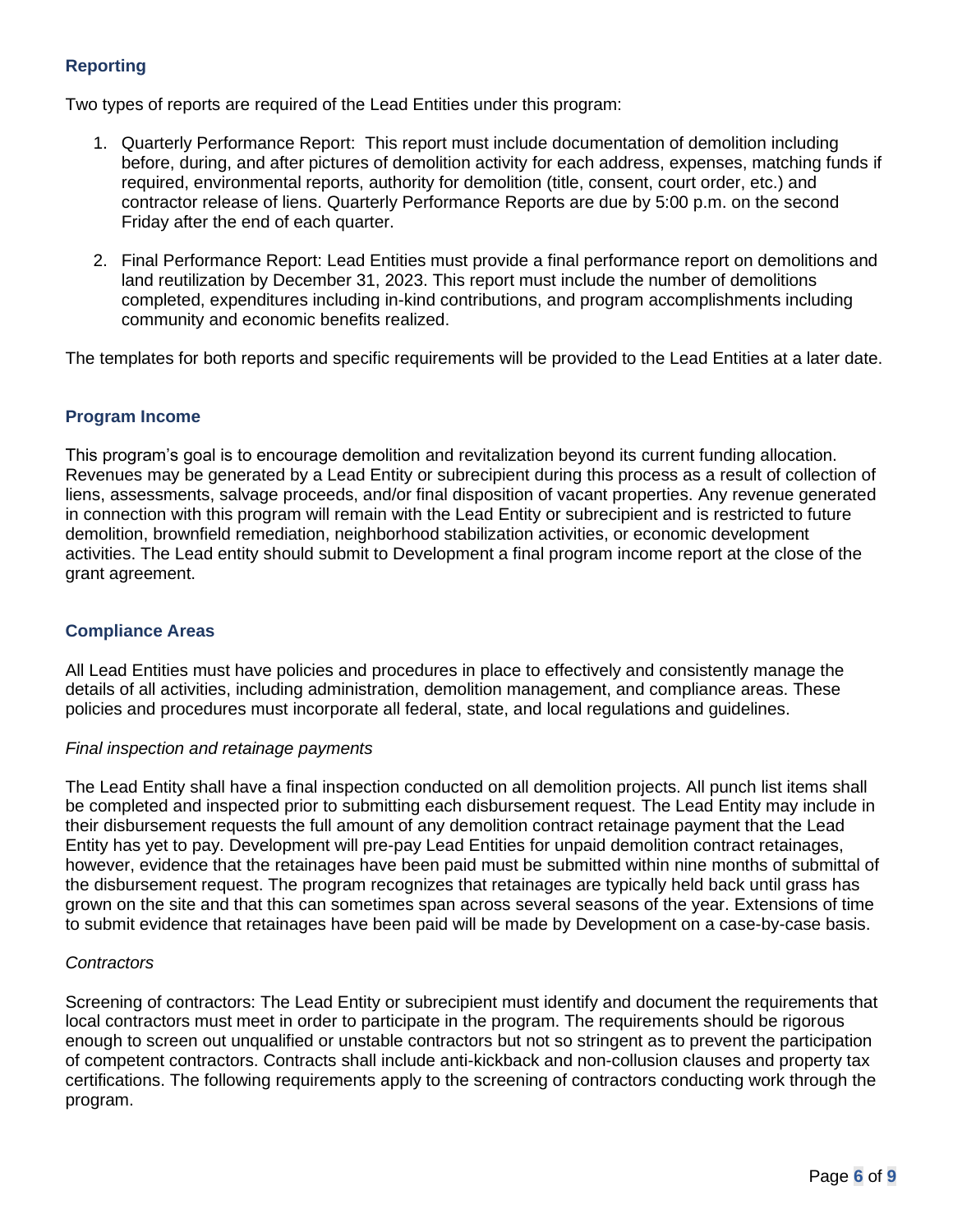Liability insurance: Private contractors must have adequate liability and property damage insurance.

Workers' Compensation: Private contractors must, at a minimum, be paying into the Ohio Workers' Compensation Program. A private contractor operating a sole proprietorship and who has no employees is exempt from this requirement.

Debarment: Check the Federal and State debarment list for additional evaluation.

Certifications: Have policies regarding a Drug Free Workplace, and EEO.

Ethics: All contractor personnel must be knowledgeable of and understand Ohio Ethics and Conflict of Interest Laws.

The Lead Entity and subrecipients must identify and document policies and procedures for barring poor performing contractors from continuing to participate in the program.

#### *Contracts*

Demolition of a property shall not take place until a contract has been executed between the Lead Entity or subrecipients and contractors or vendors and the "right of recession" date has expired. The contract must meet industry standards and contain the following:

- Work start date and completion date;
- Total amount of money to be paid for the work;
- Responsibilities, terms and conditions for all parties;
- Daily property maintenance and site cleanup provisions;
- Any requirements and limitations regarding sub-contractors;
- Work specifications;
- Be signed and dated;
- Procedures for inspections, payments, changes in the scope or cost of work, resolving disputes and termination of the contract;
- Appropriate federal and state provisions, including, but not limited to prevailing wage and equal opportunity, etc.;
- Requirements regarding the release of liens;
- All applicable warranties; and
- Procedures for settling of disputes.

Lead Entities or subrecipients who maintain a high volume of projects and have master demolition contracts governing multiple demolitions may submit the master contract form for pre-approval by Development. Once approved, these awardees may submit notices to proceed issued in connection with the master contract with disbursement requests rather than the entire demolition contract.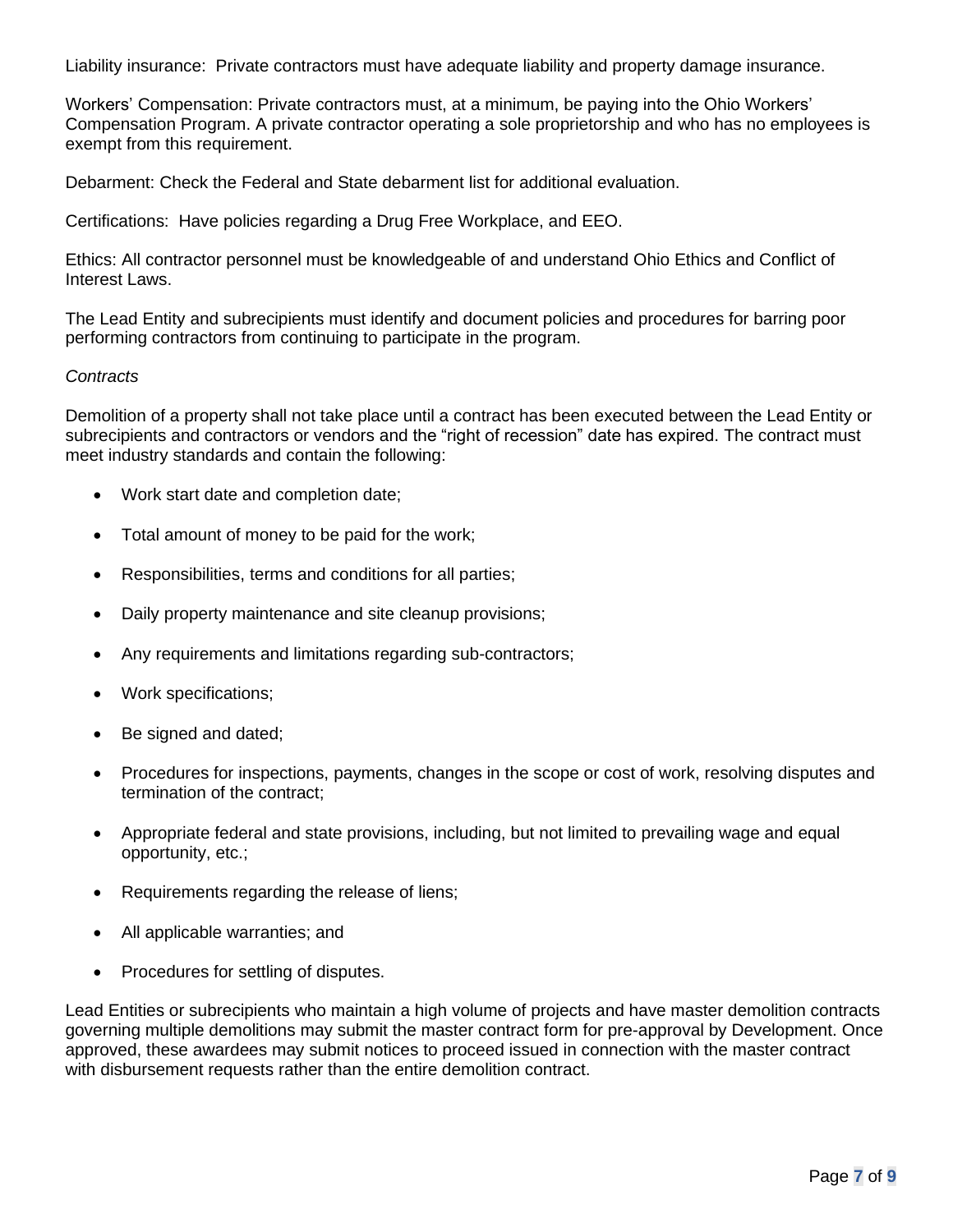#### *Environmental Compliance*

The Lead Entities, all subrecipients, and all subcontractors for the Lead Entities or subrecipients' subcontractors must comply with all applicable federal, state, and local environmental laws.

#### *Lead-based paint requirements:*

Awardees must follow all applicable state and local regulations, laws and policies in effect regarding Lead-Based Paint.

#### *Asbestos requirements:*

Awardees must follow all applicable state and local regulations, laws, and policies in effect regarding asbestos.

#### *Demolition permits:*

The city and/or county may also require permits for the demolition of a building.

# **Updates to program Guidelines**

Changes and/or corrections to any part to the program guidelines may be made from time to time and will be provided by Development to the Lead Entities and/or posted on Development's website. Development reserves the right to make exceptions to these guidelines on a case-by-case basis for any reason.

#### **Indemnification**

Unless otherwise exempted by law, any Lead Entity and subrecipient shall indemnify and hold harmless the State of Ohio and the Ohio Department of Development, including its agents, officers, and employees against any and all claims, liabilities, and costs for any personal injury or property damage, or other damages that may arise out of or in connection with the Lead Entity's or subrecipient's performance of a contract.

# **Definitions**

The term "vacant" means that the property is currently not occupied by any lawful occupant and has not been lawfully occupied for at least 60 days (unless vacated due to fire, casualty, or other emergency).

The term "blight" incorporates the same definitions as "blighted area," "slum," and "blighted parcel" as found in ORC 1.08 which are as follows:

"Blighted area" and "slum" mean an area in which at least 70% of the parcels are blighted parcels and those blighted parcels substantially impair or arrest the sound growth of the state or a political subdivision of the state, retard the provision of housing accommodations, constitute an economic or social liability, or are a menace to the public health, safety, morals, or welfare in their present condition and use.

"Blighted parcel" means either of the following:

- A parcel that has one or more of the following conditions:
	- $\circ$  A structure that is dilapidated, unsanitary, unsafe, or vermin infested and that because of its condition has been designated by an agency that is responsible for the enforcement of housing, building, or fire codes as unfit for human habitation or use;